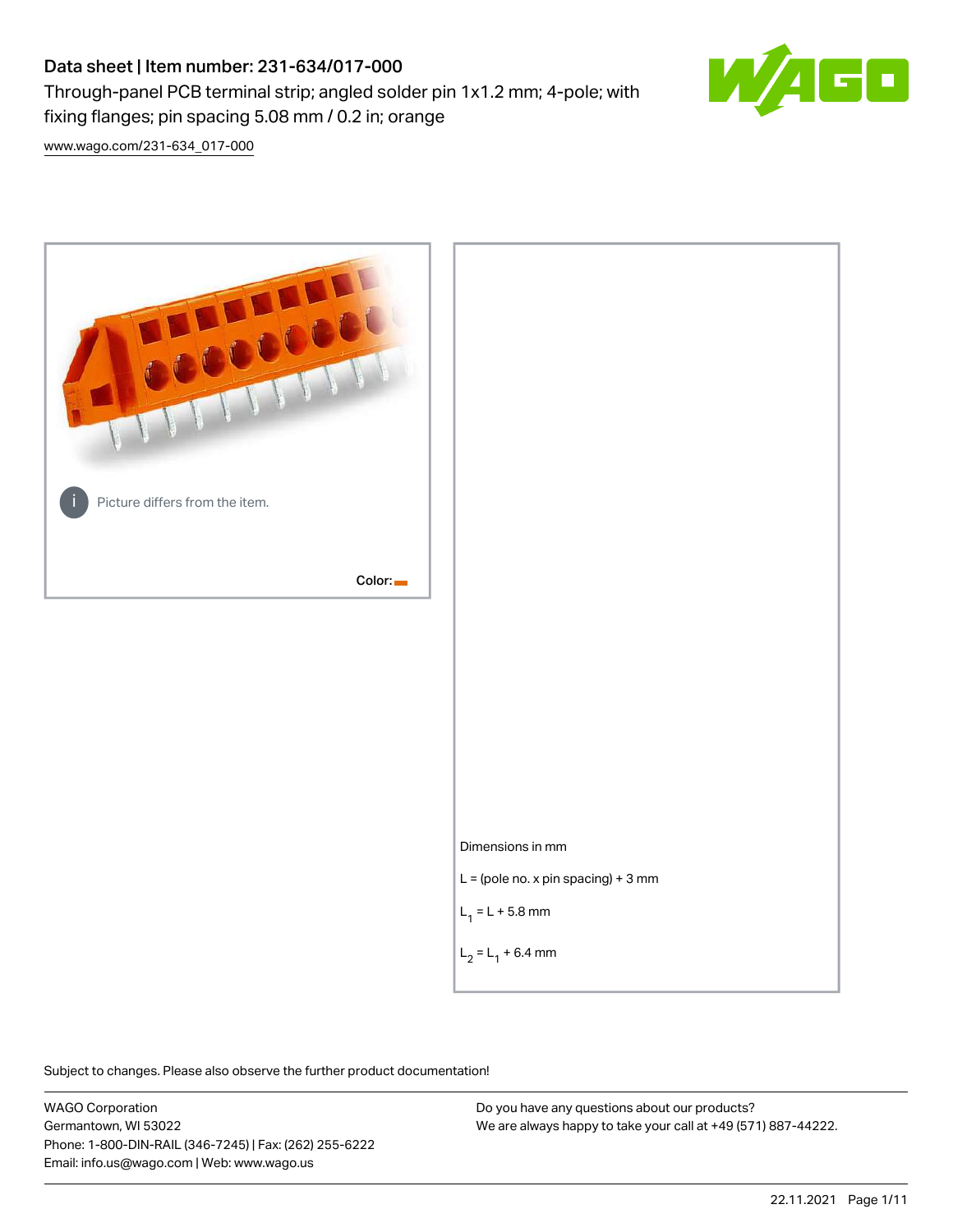

## Item description

- Feedthrough PCB terminal strips with screwdriver-actuated CAGE CLAMP $^\circ$  $\blacksquare$
- $\blacksquare$ With flanges for PCB or front-panel mounting – either flush with enclosure or protruding

# Data

| Variants: | Other pole numbers<br>Other colors<br>Direct marking<br>Versions without mounting flanges<br>Other versions (or variants) can be requested from WAGO Sales or<br>configured at https://configurator.wago.com/ |
|-----------|---------------------------------------------------------------------------------------------------------------------------------------------------------------------------------------------------------------|
|           |                                                                                                                                                                                                               |

## Electrical data

## IEC Approvals

| Ratings per                 | IEC/EN 60664-1                                                        |
|-----------------------------|-----------------------------------------------------------------------|
| Rated voltage (III / 3)     | 320 V                                                                 |
| Rated surge voltage (III/3) | 4 <sub>kV</sub>                                                       |
| Rated voltage (III/2)       | 320 V                                                                 |
| Rated surge voltage (III/2) | 4 <sub>kV</sub>                                                       |
| Nominal voltage (II/2)      | 630 V                                                                 |
| Rated surge voltage (II/2)  | 4 <sub>k</sub> V                                                      |
| Rated current               | 16A                                                                   |
| Legend (ratings)            | $(III / 2)$ $\triangle$ Overvoltage category III / Pollution degree 2 |

## UL Approvals

| Approvals per                  | UL 1059 |
|--------------------------------|---------|
| Rated voltage UL (Use Group B) | 300 V   |
| Rated current UL (Use Group B) | 15 A    |
| Rated voltage UL (Use Group C) | 150 V   |
| Rated current UL (Use Group C) | 15A     |
| Rated voltage UL (Use Group D) | 300 V   |
| Rated current UL (Use Group D) | 10 A    |

Subject to changes. Please also observe the further product documentation!

| <b>WAGO Corporation</b>                                | Do you have any questions about our products?                 |
|--------------------------------------------------------|---------------------------------------------------------------|
| Germantown, WI 53022                                   | We are always happy to take your call at +49 (571) 887-44222. |
| Phone: 1-800-DIN-RAIL (346-7245)   Fax: (262) 255-6222 |                                                               |
| Email: info.us@wago.com   Web: www.wago.us             |                                                               |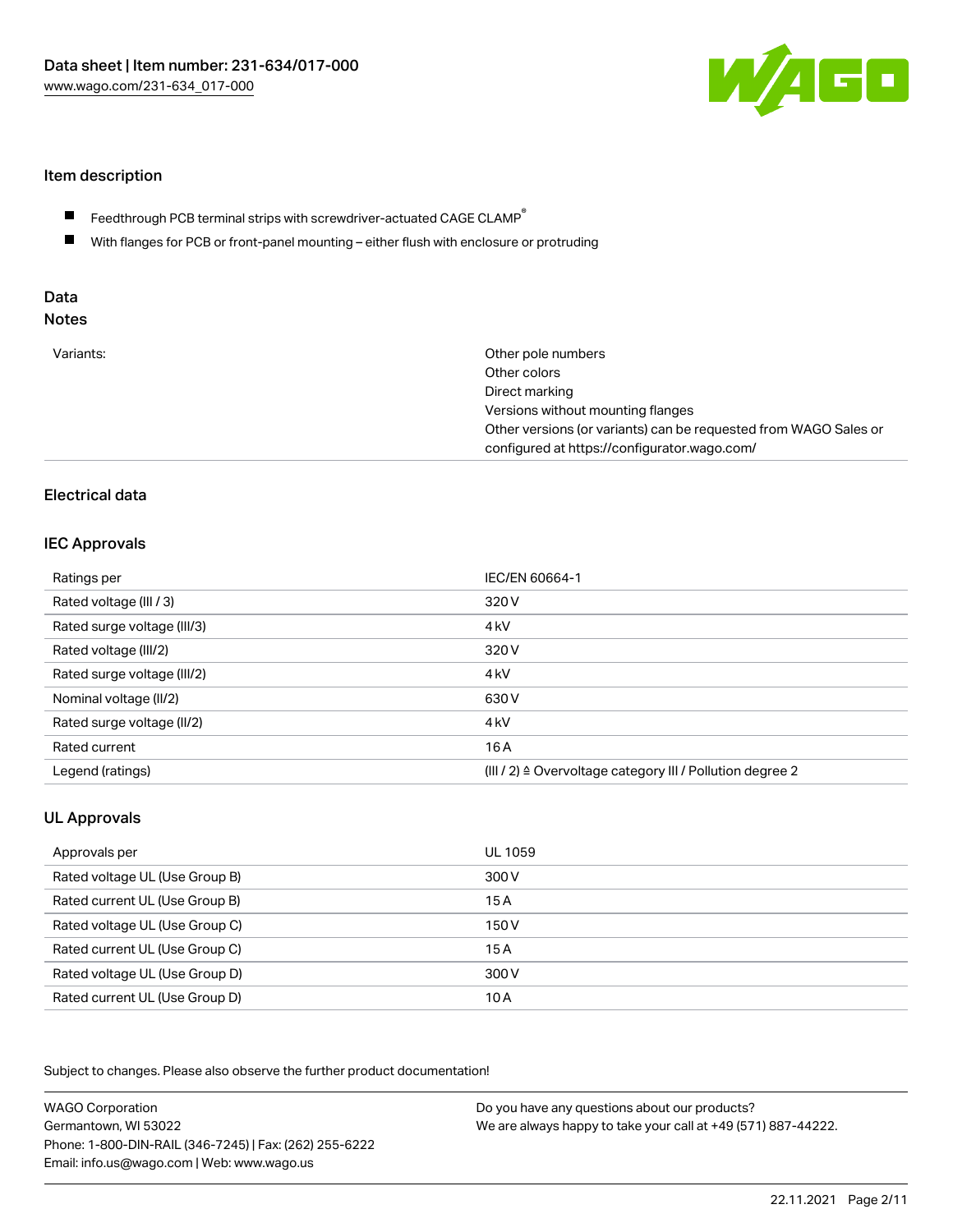

## CSA Approvals

| Approvals per                   | <b>CSA</b> |
|---------------------------------|------------|
| Rated voltage CSA (Use Group B) | 300 V      |
| Rated current CSA (Use Group B) | 15 A       |
| Rated voltage CSA (Use Group C) | 150 V      |
| Rated current CSA (Use Group C) | 15 A       |
| Rated voltage CSA (Use Group D) | 300 V      |
| Rated current CSA (Use Group D) | 10 A       |

#### Connection data

| Total number of connection points | 21 |
|-----------------------------------|----|
| Total number of potentials        | ப  |
| Number of connection types        |    |
| Number of levels                  |    |

#### Connection 1

| Connection technology                             | CAGE CLAMP <sup>®</sup>                 |
|---------------------------------------------------|-----------------------------------------|
| Actuation type                                    | Operating tool                          |
| Solid conductor                                   | $0.082.5$ mm <sup>2</sup> / 28  14 AWG  |
| Fine-stranded conductor                           | $0.08$ 2.5 mm <sup>2</sup> / 28  14 AWG |
| Fine-stranded conductor; with insulated ferrule   | $0.251.5$ mm <sup>2</sup>               |
| Fine-stranded conductor; with uninsulated ferrule | $0.252.5$ mm <sup>2</sup>               |
| Strip length                                      | $89$ mm / 0.31  0.35 inch               |
| Conductor connection direction to PCB             | 0°                                      |
| Number of poles                                   | 4                                       |
|                                                   |                                         |

## Physical data

| Pin spacing                          | 5.08 mm / 0.2 inch         |
|--------------------------------------|----------------------------|
| Width                                | 35.52 mm / 1.398 inch      |
| Height                               | 19 mm / 0.748 inch         |
| Height from the surface              | 14.3 mm / 0.563 inch       |
| Depth                                | 19.1 mm / 0.752 inch       |
| Solder pin length                    | 4.7 mm                     |
| Solder pin dimensions                | $0.8 \times 1.3$ mm        |
| Drilled hole diameter with tolerance | $1.8$ <sup>(+0.1)</sup> mm |

Subject to changes. Please also observe the further product documentation! Mechanical data

| <b>WAGO Corporation</b>                                | Do you have any questions about our products?                 |
|--------------------------------------------------------|---------------------------------------------------------------|
| Germantown, WI 53022                                   | We are always happy to take your call at +49 (571) 887-44222. |
| Phone: 1-800-DIN-RAIL (346-7245)   Fax: (262) 255-6222 |                                                               |
| Email: info.us@wago.com   Web: www.wago.us             |                                                               |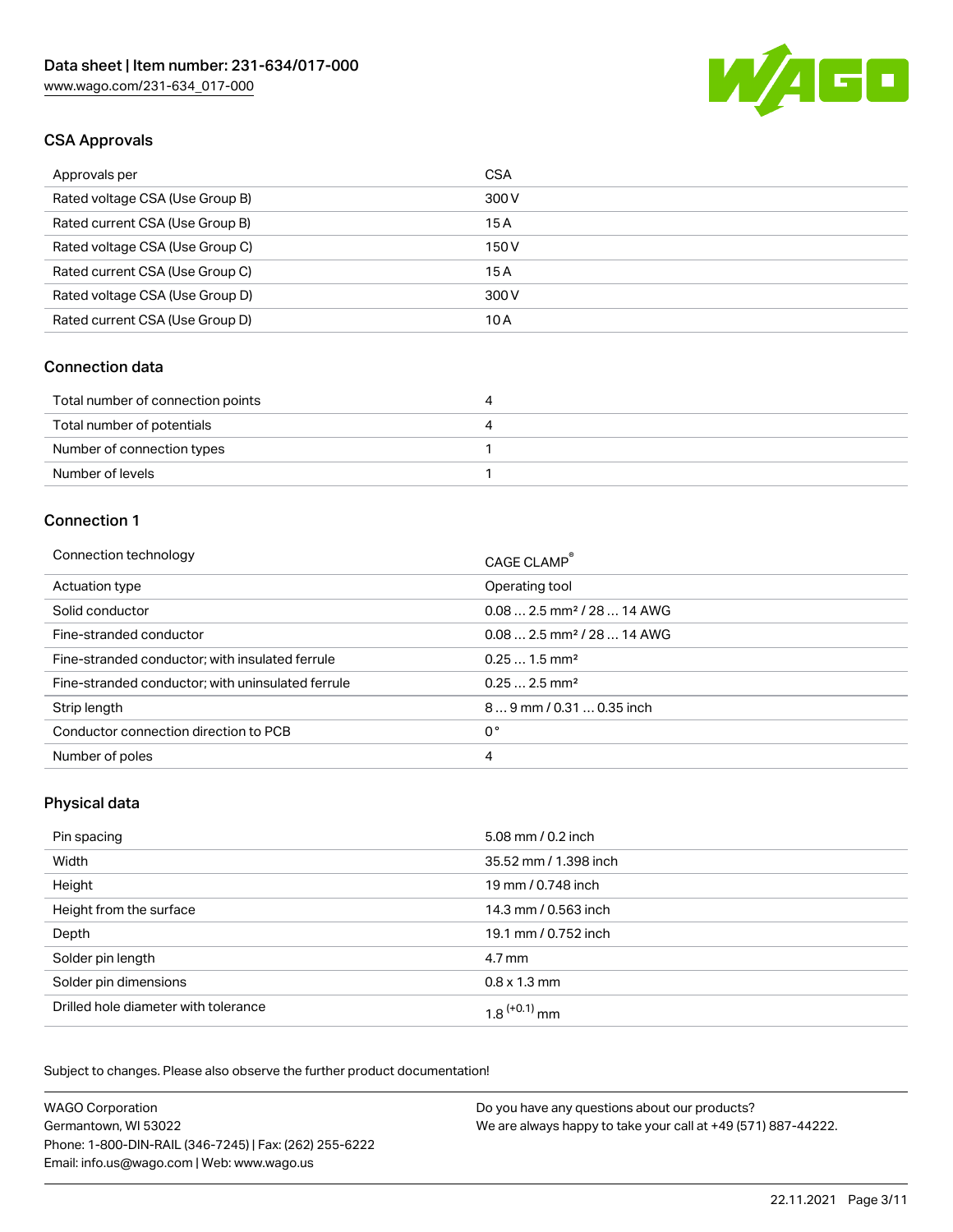

## Mechanical data

| Mounting type | Mounting flange       |
|---------------|-----------------------|
| Mounting type | Feed-through mounting |
|               | Panel mounting        |

## PCB contact

| PCB Contact                         | THT                                      |
|-------------------------------------|------------------------------------------|
| Solder pin arrangement              | over the entire terminal strip (in-line) |
| Number of solder pins per potential |                                          |

## Material data

| Color                       | orange                                |
|-----------------------------|---------------------------------------|
| Material group              |                                       |
| Insulation material         | Polyamide (PA66)                      |
| Flammability class per UL94 | V <sub>0</sub>                        |
| Clamping spring material    | Chrome nickel spring steel (CrNi)     |
| Contact material            | Electrolytic copper $(E_{\text{Cl}})$ |
| Contact plating             | tin-plated                            |
| Fire load                   | $0.108$ MJ                            |
| Weight                      | 6.4 g                                 |

## Environmental requirements

| Limit temperature range<br>. | . +105 ℃<br>$-60$ |  |
|------------------------------|-------------------|--|
|------------------------------|-------------------|--|

## Commercial data

| Product Group         | 3 (Multi Conn. System) |
|-----------------------|------------------------|
| PU (SPU)              | 50 Stück               |
| Packaging type        | box                    |
| Country of origin     | DE                     |
| <b>GTIN</b>           | 4044918283052          |
| Customs tariff number | 8536904000             |

## Approvals / Certificates

#### Country specific Approvals

|      |          |                                                                            | Certificate |
|------|----------|----------------------------------------------------------------------------|-------------|
| Logo | Approval | Additional Approval Text                                                   | name        |
|      |          | Subject to changes. Please also observe the further product documentation! |             |

| WAGO Corporation                                       | Do you have any questions about our products?                 |
|--------------------------------------------------------|---------------------------------------------------------------|
| Germantown. WI 53022                                   | We are always happy to take your call at +49 (571) 887-44222. |
| Phone: 1-800-DIN-RAIL (346-7245)   Fax: (262) 255-6222 |                                                               |
| Email: info.us@wago.com   Web: www.wago.us             |                                                               |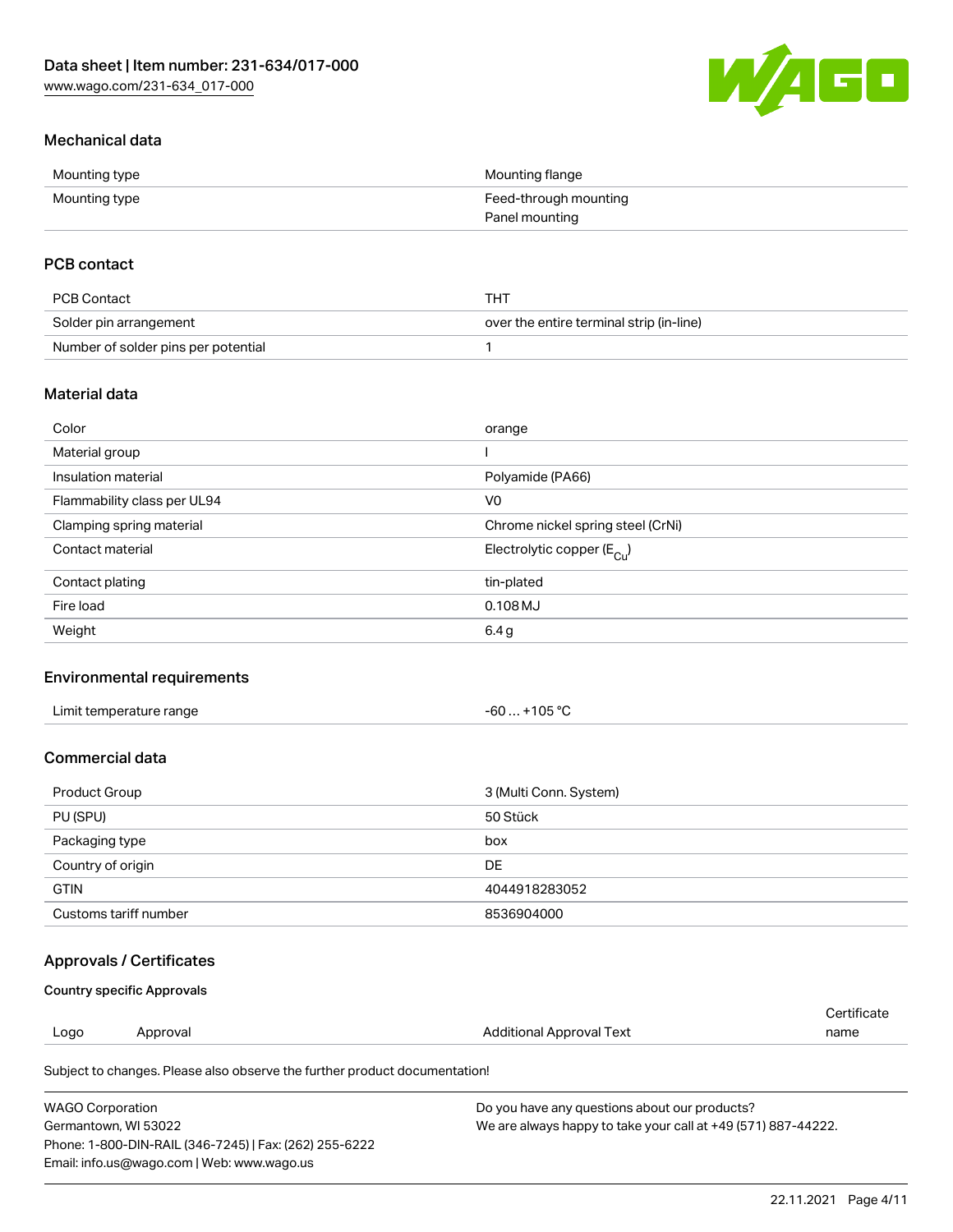[www.wago.com/231-634\\_017-000](http://www.wago.com/231-634_017-000)



| <b>CB</b><br>DEKRA Certification B.V.         | IEC 61984         | NL-39756   |
|-----------------------------------------------|-------------------|------------|
| <b>CSA</b><br><b>DEKRA Certification B.V.</b> | C <sub>22.2</sub> | 1466354    |
| <b>KEMA/KEUR</b><br>DEKRA Certification B.V.  | EN 61984          | 2190761.01 |

#### Ship Approvals

| Logo          | Approval                                                | <b>Additional Approval Text</b> | Certificate<br>name                |
|---------------|---------------------------------------------------------|---------------------------------|------------------------------------|
| ABS           | <b>ABS</b><br>American Bureau of Shipping               |                                 | $19 -$<br>HG1869876-<br><b>PDA</b> |
| <b>BUREAU</b> | BV<br>Bureau Veritas S.A.                               | <b>IEC 60998</b>                | 11915/D0<br><b>BV</b>              |
|               | <b>DNV GL</b><br>Det Norske Veritas, Germanischer Lloyd | -                               | TAE000016Z                         |

#### UL-Approvals

| Logo | Approval                             | <b>Additional Approval Text</b> | Certificate<br>name |
|------|--------------------------------------|---------------------------------|---------------------|
| 8    | UL<br>UL International Germany GmbH  | <b>UL 1977</b>                  | E45171              |
| J    | UR<br>Underwriters Laboratories Inc. | <b>UL 1059</b>                  | E45172              |

#### Optional accessories

Mounting

Mounting accessories



Item no.: 209-147 nem no.: 209-147<br>Self-tapping screw [www.wago.com/209-147](http://www.wago.com/209-147)

Subject to changes. Please also observe the further product documentation!

WAGO Corporation Germantown, WI 53022 Phone: 1-800-DIN-RAIL (346-7245) | Fax: (262) 255-6222 Email: info.us@wago.com | Web: www.wago.us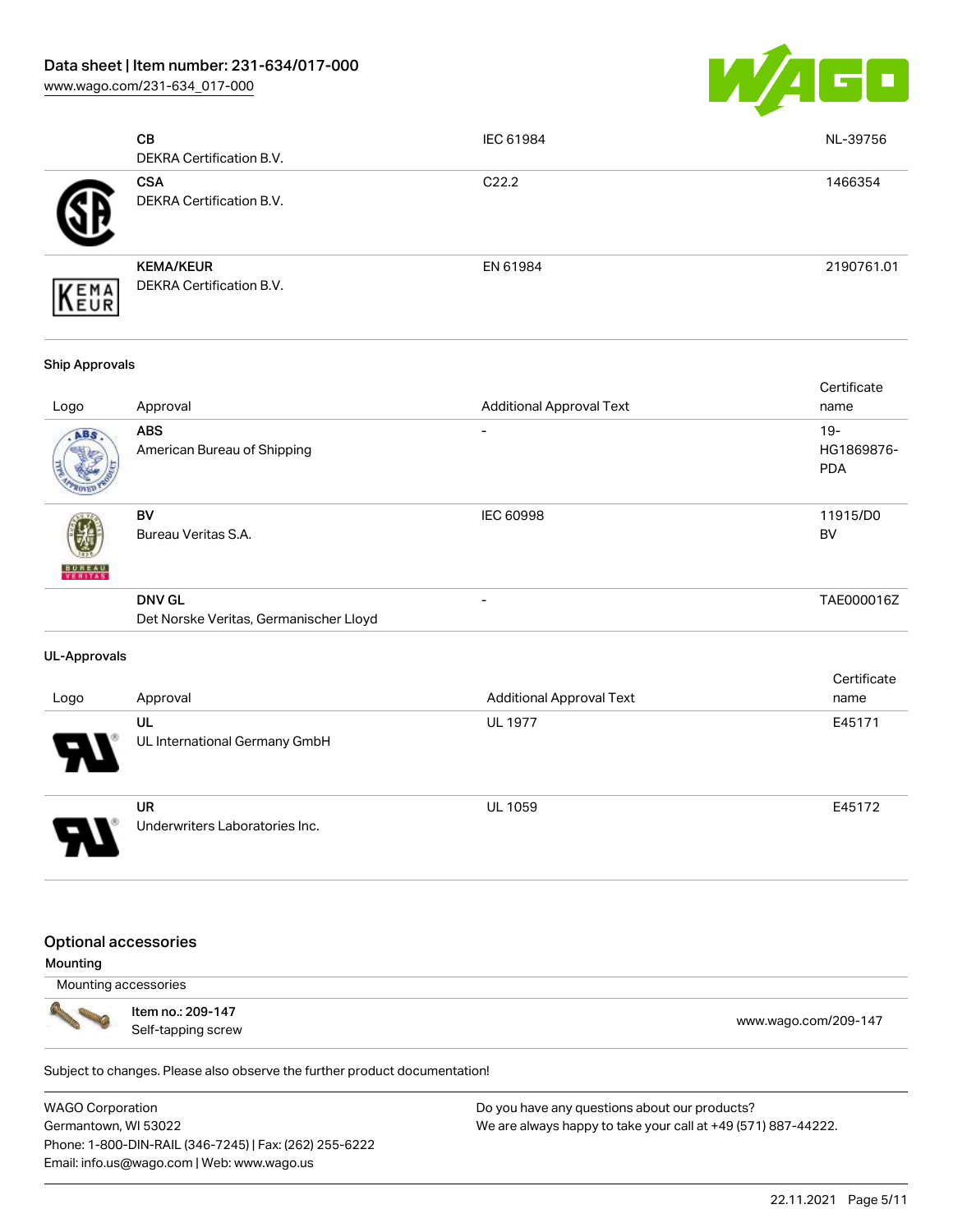[www.wago.com/231-634\\_017-000](http://www.wago.com/231-634_017-000)





Item no.: 231-194

Nettrition: 231-134<br>Self-tapping screw; B 2.2x13, fixing hole 1.8 mm Ø [www.wago.com/231-194](http://www.wago.com/231-194)

|                 | Item no.: 231-195<br>Screw with nut; M2x12; for fixing element                                                                                                                     | www.wago.com/231-195 |
|-----------------|------------------------------------------------------------------------------------------------------------------------------------------------------------------------------------|----------------------|
| <b>Ferrules</b> |                                                                                                                                                                                    |                      |
| Ferrule         |                                                                                                                                                                                    |                      |
|                 | Item no.: 216-101<br>Ferrule; Sleeve for 0.5 mm <sup>2</sup> / AWG 22; uninsulated; electro-tin plated; silver-colored                                                             | www.wago.com/216-101 |
|                 | Item no.: 216-104<br>Ferrule; Sleeve for 1.5 mm <sup>2</sup> / AWG 16; uninsulated; electro-tin plated; silver-colored                                                             | www.wago.com/216-104 |
|                 | Item no.: 216-106<br>Ferrule; Sleeve for 2.5 mm <sup>2</sup> / AWG 14; uninsulated; electro-tin plated; silver-colored                                                             | www.wago.com/216-106 |
|                 | Item no.: 216-102<br>Ferrule; Sleeve for 0.75 mm <sup>2</sup> / AWG 20; uninsulated; electro-tin plated; silver-colored                                                            | www.wago.com/216-102 |
|                 | Item no.: 216-103<br>Ferrule; Sleeve for 1 mm <sup>2</sup> / AWG 18; uninsulated; electro-tin plated                                                                               | www.wago.com/216-103 |
|                 | Item no.: 216-123<br>Ferrule; Sleeve for 1 mm <sup>2</sup> / AWG 18; uninsulated; electro-tin plated; silver-colored                                                               | www.wago.com/216-123 |
| i.              | Item no.: 216-122<br>Ferrule; Sleeve for 0.75 mm <sup>2</sup> / AWG 20; uninsulated; electro-tin plated; silver-colored                                                            | www.wago.com/216-122 |
| I.              | Item no.: 216-124<br>Ferrule; Sleeve for 1.5 mm <sup>2</sup> / AWG 16; uninsulated; electro-tin plated                                                                             | www.wago.com/216-124 |
|                 | Item no.: 216-142<br>Ferrule; Sleeve for 0.75 mm <sup>2</sup> / 18 AWG; uninsulated; electro-tin plated; electrolytic copper; gastight<br>crimped; acc. to DIN 46228, Part 1/08.92 | www.wago.com/216-142 |
|                 | Item no.: 216-132<br>Ferrule; Sleeve for 0.34 mm <sup>2</sup> / AWG 24; uninsulated; electro-tin plated                                                                            | www.wago.com/216-132 |
|                 | Item no.: 216-121<br>Ferrule; Sleeve for 0.5 mm <sup>2</sup> / AWG 22; uninsulated; electro-tin plated; silver-colored                                                             | www.wago.com/216-121 |
|                 | Item no.: 216-143<br>Ferrule; Sleeve for 1 mm <sup>2</sup> / AWG 18; uninsulated; electro-tin plated; electrolytic copper; gastight<br>crimped; acc. to DIN 46228, Part 1/08.92    | www.wago.com/216-143 |
| I.              | ltem no.: 216-131<br>Ferrule; Sleeve for 0.25 mm <sup>2</sup> / AWG 24; uninsulated; electro-tin plated; silver-colored                                                            | www.wago.com/216-131 |
|                 | Item no.: 216-141<br>Ferrule; Sleeve for 0.5 mm <sup>2</sup> / 20 AWG; uninsulated; electro-tin plated; electrolytic copper; gastight<br>crimped; acc. to DIN 46228, Part 1/08.92  | www.wago.com/216-141 |
|                 | Item no.: 216-152<br>Ferrule; Sleeve for 0.34 mm <sup>2</sup> / AWG 24; uninsulated; electro-tin plated                                                                            | www.wago.com/216-152 |

Subject to changes. Please also observe the further product documentation!

WAGO Corporation Germantown, WI 53022 Phone: 1-800-DIN-RAIL (346-7245) | Fax: (262) 255-6222 Email: info.us@wago.com | Web: www.wago.us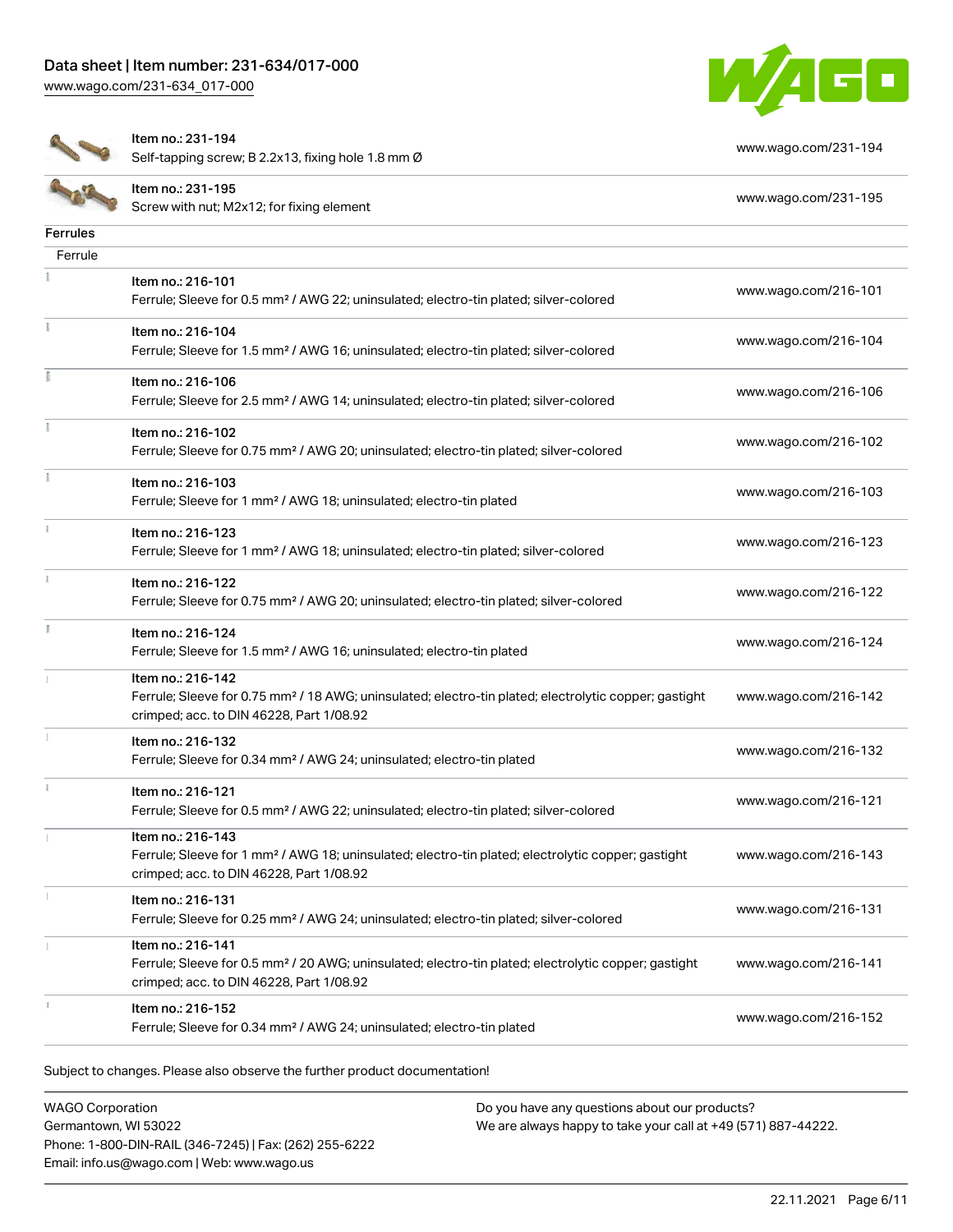## Data sheet | Item number: 231-634/017-000

[www.wago.com/231-634\\_017-000](http://www.wago.com/231-634_017-000)



|   | Item no.: 216-203<br>Ferrule; Sleeve for 1 mm <sup>2</sup> / AWG 18; insulated; electro-tin plated; red                                                                                                 | www.wago.com/216-203 |
|---|---------------------------------------------------------------------------------------------------------------------------------------------------------------------------------------------------------|----------------------|
|   | Item no.: 216-202<br>Ferrule; Sleeve for 0.75 mm <sup>2</sup> / 18 AWG; insulated; electro-tin plated; gray                                                                                             | www.wago.com/216-202 |
|   | Item no.: 216-151<br>Ferrule; Sleeve for 0.25 mm <sup>2</sup> / AWG 24; uninsulated; electro-tin plated                                                                                                 | www.wago.com/216-151 |
| 1 | Item no.: 216-204<br>Ferrule; Sleeve for 1.5 mm <sup>2</sup> / AWG 16; insulated; electro-tin plated; black                                                                                             | www.wago.com/216-204 |
|   | Item no.: 216-144<br>Ferrule; Sleeve for 1.5 mm <sup>2</sup> / AWG 16; uninsulated; electro-tin plated; electrolytic copper; gastight<br>crimped; acc. to DIN 46228, Part 1/08.92; silver-colored       | www.wago.com/216-144 |
|   | Item no.: 216-201<br>Ferrule; Sleeve for 0.5 mm <sup>2</sup> / 20 AWG; insulated; electro-tin plated; white                                                                                             | www.wago.com/216-201 |
|   | Item no.: 216-223<br>Ferrule; Sleeve for 1 mm <sup>2</sup> / AWG 18; insulated; electro-tin plated; red                                                                                                 | www.wago.com/216-223 |
|   | Item no.: 216-241<br>Ferrule; Sleeve for 0.5 mm <sup>2</sup> / 20 AWG; insulated; electro-tin plated; electrolytic copper; gastight<br>crimped; acc. to DIN 46228, Part 4/09.90; white                  | www.wago.com/216-241 |
|   | Item no.: 216-242<br>Ferrule; Sleeve for 0.75 mm <sup>2</sup> / 18 AWG; insulated; electro-tin plated; electrolytic copper; gastight<br>crimped; acc. to DIN 46228, Part 4/09.90; gray                  | www.wago.com/216-242 |
|   | Item no.: 216-222<br>Ferrule; Sleeve for 0.75 mm <sup>2</sup> / 18 AWG; insulated; electro-tin plated; gray                                                                                             | www.wago.com/216-222 |
|   | Item no.: 216-221<br>Ferrule; Sleeve for 0.5 mm <sup>2</sup> / 20 AWG; insulated; electro-tin plated; white                                                                                             | www.wago.com/216-221 |
| 1 | Item no.: 216-224<br>Ferrule; Sleeve for 1.5 mm <sup>2</sup> / AWG 16; insulated; electro-tin plated; black                                                                                             | www.wago.com/216-224 |
|   | Item no.: 216-243<br>Ferrule; Sleeve for 1 mm <sup>2</sup> / AWG 18; insulated; electro-tin plated; electrolytic copper; gastight crimped; www.wago.com/216-243<br>acc. to DIN 46228, Part 4/09.90; red |                      |
|   | Item no.: 216-244<br>Ferrule; Sleeve for 1.5 mm <sup>2</sup> / AWG 16; insulated; electro-tin plated; electrolytic copper; gastight<br>crimped; acc. to DIN 46228, Part 4/09.90; black                  | www.wago.com/216-244 |
| ٠ | Item no.: 216-263<br>Ferrule; Sleeve for 1 mm <sup>2</sup> / AWG 18; insulated; electro-tin plated; electrolytic copper; gastight crimped; www.wago.com/216-263<br>acc. to DIN 46228, Part 4/09.90; red |                      |
| 1 | Item no.: 216-264<br>Ferrule; Sleeve for 1.5 mm <sup>2</sup> / AWG 16; insulated; electro-tin plated; electrolytic copper; gastight<br>crimped; acc. to DIN 46228, Part 4/09.90; black                  | www.wago.com/216-264 |
|   | Item no.: 216-284<br>Ferrule; Sleeve for 1.5 mm <sup>2</sup> / AWG 16; insulated; electro-tin plated; electrolytic copper; gastight<br>crimped; acc. to DIN 46228, Part 4/09.90; black                  | www.wago.com/216-284 |
|   |                                                                                                                                                                                                         |                      |

Subject to changes. Please also observe the further product documentation!

WAGO Corporation Germantown, WI 53022 Phone: 1-800-DIN-RAIL (346-7245) | Fax: (262) 255-6222 Email: info.us@wago.com | Web: www.wago.us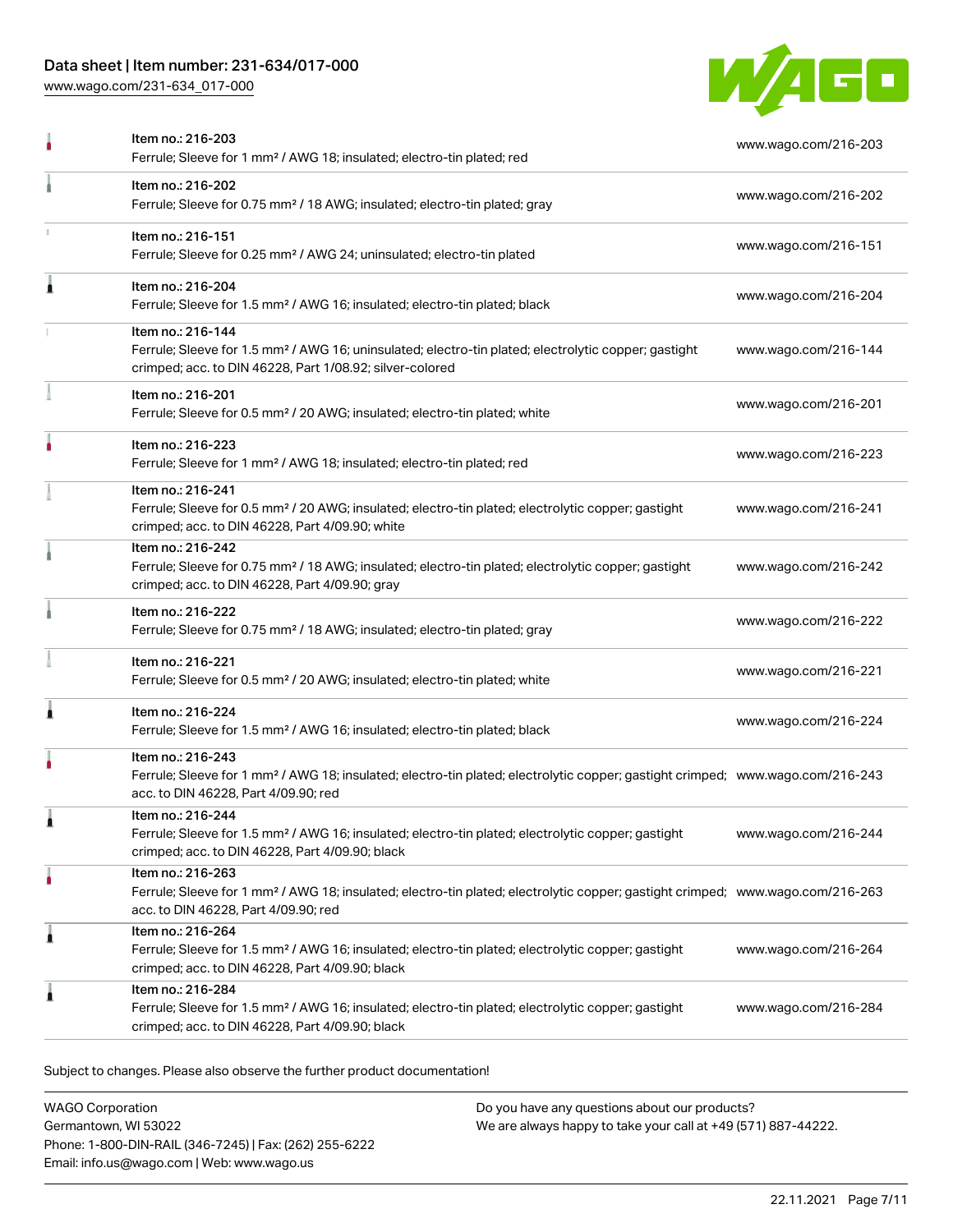## Data sheet | Item number: 231-634/017-000

[www.wago.com/231-634\\_017-000](http://www.wago.com/231-634_017-000)



|                | Item no.: 216-262<br>Ferrule; Sleeve for 0.75 mm <sup>2</sup> / 18 AWG; insulated; electro-tin plated; electrolytic copper; gastight<br>crimped; acc. to DIN 46228, Part 4/09.90; gray | www.wago.com/216-262             |
|----------------|----------------------------------------------------------------------------------------------------------------------------------------------------------------------------------------|----------------------------------|
|                | Item no.: 216-301<br>Ferrule; Sleeve for 0.25 mm <sup>2</sup> / AWG 24; insulated; electro-tin plated; yellow                                                                          | www.wago.com/216-301             |
|                | Item no.: 216-321<br>Ferrule; Sleeve for 0.25 mm <sup>2</sup> / AWG 24; insulated; electro-tin plated; yellow                                                                          | www.wago.com/216-321             |
|                | Item no.: 216-322<br>Ferrule; Sleeve for 0.34 mm <sup>2</sup> / 22 AWG; insulated; electro-tin plated; green                                                                           | www.wago.com/216-322             |
|                | Item no.: 216-302<br>Ferrule; Sleeve for 0.34 mm <sup>2</sup> / 22 AWG; insulated; electro-tin plated; light turquoise                                                                 | www.wago.com/216-302             |
| <b>Tools</b>   |                                                                                                                                                                                        |                                  |
| Operating tool |                                                                                                                                                                                        |                                  |
|                | Item no.: 210-657<br>Operating tool; Blade: 3.5 x 0.5 mm; with a partially insulated shaft; short; multicoloured                                                                       | www.wago.com/210-657             |
|                | Item no.: 210-720<br>Operating tool; Blade: 3.5 x 0.5 mm; with a partially insulated shaft; multicoloured                                                                              | www.wago.com/210-720             |
|                | Marking accessories                                                                                                                                                                    |                                  |
| Marking strip  |                                                                                                                                                                                        |                                  |
|                | Item no.: 210-332/508-202<br>Marking strips; as a DIN A4 sheet; MARKED; 1-16 (160x); Height of marker strip: 3 mm; Strip length 182<br>mm; Horizontal marking; Self-adhesive; white    | www.wago.com/210-332<br>/508-202 |
|                | Item no.: 210-332/508-204<br>Marking strips; as a DIN A4 sheet; MARKED; 17-32 (160x); Height of marker strip: 3 mm; Strip length<br>182 mm; Horizontal marking; Self-adhesive; white   | www.wago.com/210-332<br>/508-204 |
|                | Item no.: 210-332/508-206<br>Marking strips; as a DIN A4 sheet; MARKED; 33-48 (160x); Height of marker strip: 3 mm; Strip length<br>182 mm; Horizontal marking; Self-adhesive; white   | www.wago.com/210-332<br>/508-206 |
|                | Item no.: 210-332/508-205<br>Marking strips; as a DIN A4 sheet; MARKED; 1-32 (80x); Height of marker strip: 3 mm; Strip length 182<br>mm; Horizontal marking; Self-adhesive; white     | www.wago.com/210-332<br>/508-205 |

# Downloads Documentation

# Additional Information

| Technical explanations | 2019 Apr 3 | pdf    | Download |
|------------------------|------------|--------|----------|
|                        |            | 2.0 MB |          |

Subject to changes. Please also observe the further product documentation!

| <b>WAGO Corporation</b>                                | Do you have any questions about our products?                 |
|--------------------------------------------------------|---------------------------------------------------------------|
| Germantown, WI 53022                                   | We are always happy to take your call at +49 (571) 887-44222. |
| Phone: 1-800-DIN-RAIL (346-7245)   Fax: (262) 255-6222 |                                                               |
| Email: info.us@wago.com   Web: www.wago.us             |                                                               |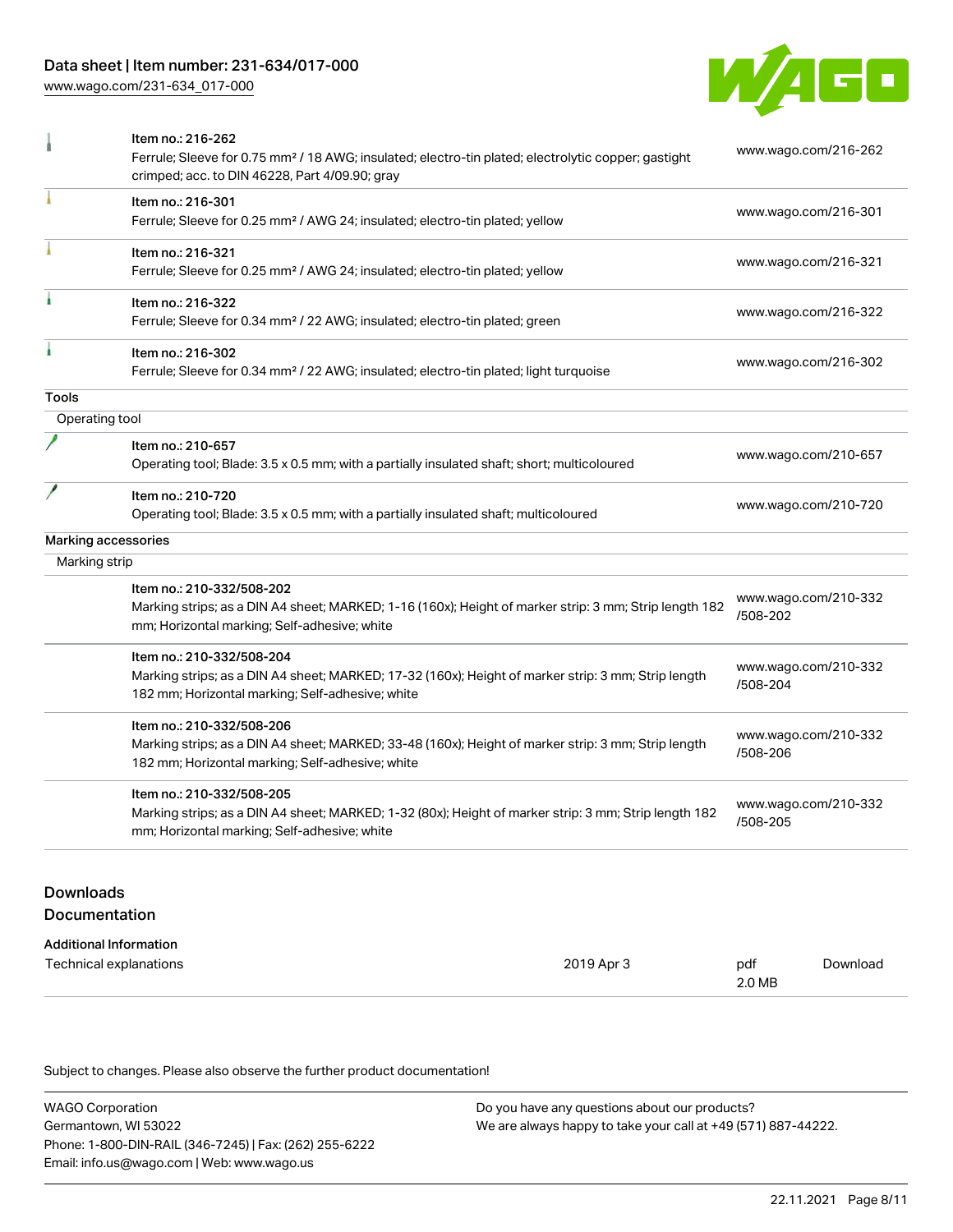

### CAD files

### CAD data 2D/3D Models 231-634/017-000 URL [Download](https://www.wago.com/global/d/3D_URLS_231-634_017-000) CAE data EPLAN Data Portal 231-634/017-000 URL [Download](https://www.wago.com/global/d/EPLAN_URLS_231-634%252F017-000) ZUKEN Portal 231-634/017-000 URL [Download](https://www.wago.com/global/d/Zuken_URLS_231-634_017-000) EPLAN Data Portal 231-634/017-000 URL [Download](https://www.wago.com/global/d/EPLAN_URLS_231-634_017-000) PCB Design Symbol and Footprint 231-634/017-000 URL [Download](https://www.wago.com/global/d/UltraLibrarian_URLS_231-634_017-000)CAx data for your PCB design, consisting of "schematic symbols and PCB footprints", allow easy integration of the WAGO component into your development environment. Supported formats:  $\blacksquare$ Accel EDA 14 & 15  $\blacksquare$ Altium 6 to current version  $\blacksquare$ Cadence Allegro  $\blacksquare$ **DesignSpark** П Eagle Libraries  $\blacksquare$ KiCad  $\blacksquare$ Mentor Graphics BoardStation  $\blacksquare$ Mentor Graphics Design Architect  $\blacksquare$ Mentor Graphics Design Expedition 99 and 2000  $\blacksquare$ OrCAD 9.X PCB and Capture  $\blacksquare$ PADS PowerPCB 3, 3.5, 4.X, and 5.X  $\blacksquare$ PADS PowerPCB and PowerLogic 3.0  $\blacksquare$ PCAD 2000, 2001, 2002, 2004, and 2006 П Pulsonix 8.5 or newer  $\blacksquare$ **STL**

- П 3D STEP
- $\blacksquare$ TARGET 3001!
- П View Logic ViewDraw
- $\blacksquare$ Quadcept
- П Zuken CadStar 3 and 4

Subject to changes. Please also observe the further product documentation!

WAGO Corporation Germantown, WI 53022 Phone: 1-800-DIN-RAIL (346-7245) | Fax: (262) 255-6222 Email: info.us@wago.com | Web: www.wago.us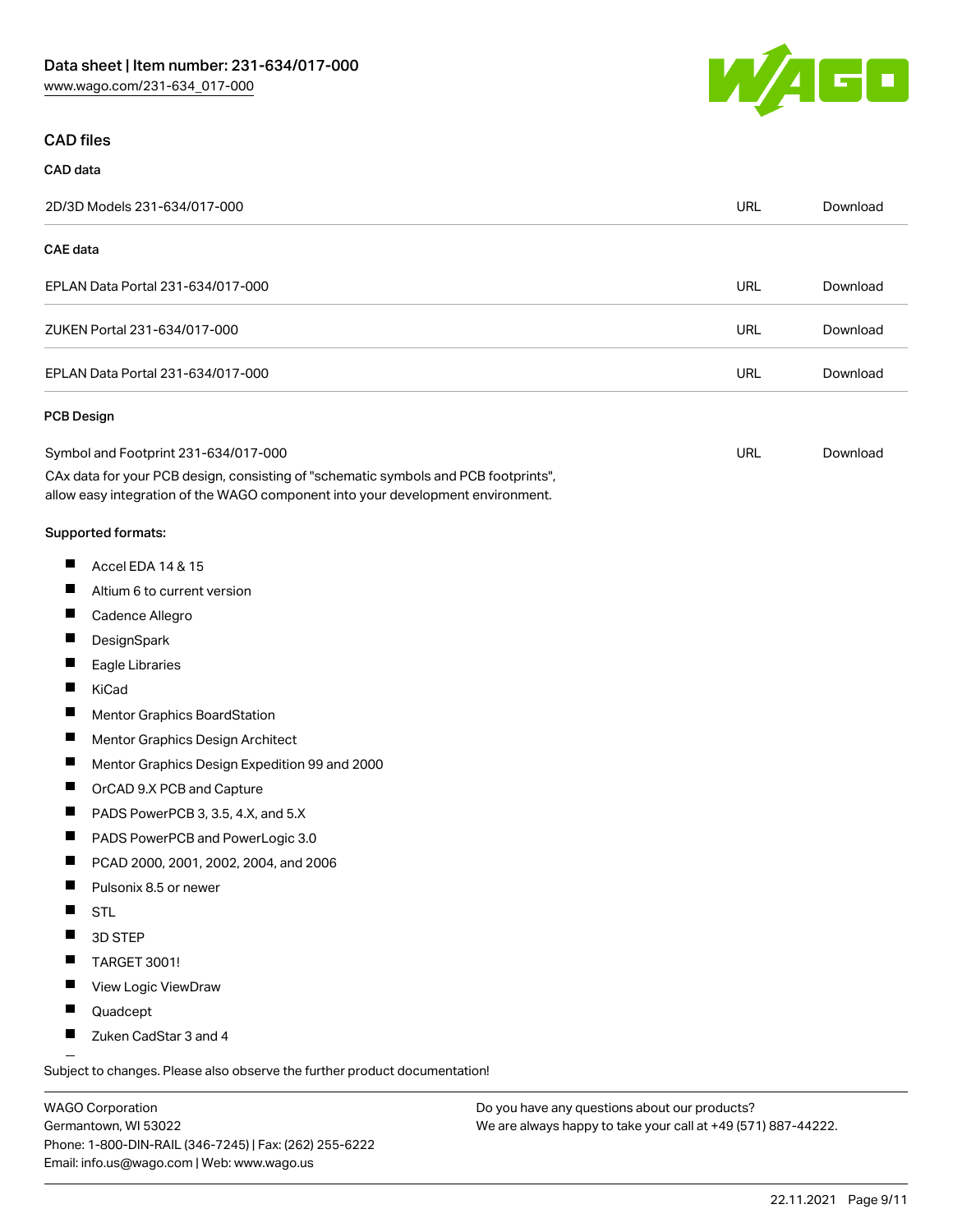

Zuken CR-5000 and CR-8000  $\blacksquare$ 

PCB Component Libraries (EDA), PCB CAD Library Ultra Librarian

## Environmental Product Compliance

#### Compliance Search

| Environmental Product Compliance 231-634/017-000                                                          | URL | Download |
|-----------------------------------------------------------------------------------------------------------|-----|----------|
| PCB terminal block; 2.5 mm <sup>2</sup> ; Pin spacing 5.08 mm; 4-pole; CAGE CLAMP <sup>®</sup> ; clamping |     |          |
| collar; 2,50 mm <sup>2</sup> ; orange                                                                     |     |          |

#### Installation Notes



Feedthrough PCB terminal strips – frontentry conductor termination



Feedthrough PCB terminal strips can be used as front-panel feedthrough for external conductor termination.

#### Application

Subject to changes. Please also observe the further product documentation!

WAGO Corporation Germantown, WI 53022 Phone: 1-800-DIN-RAIL (346-7245) | Fax: (262) 255-6222 Email: info.us@wago.com | Web: www.wago.us